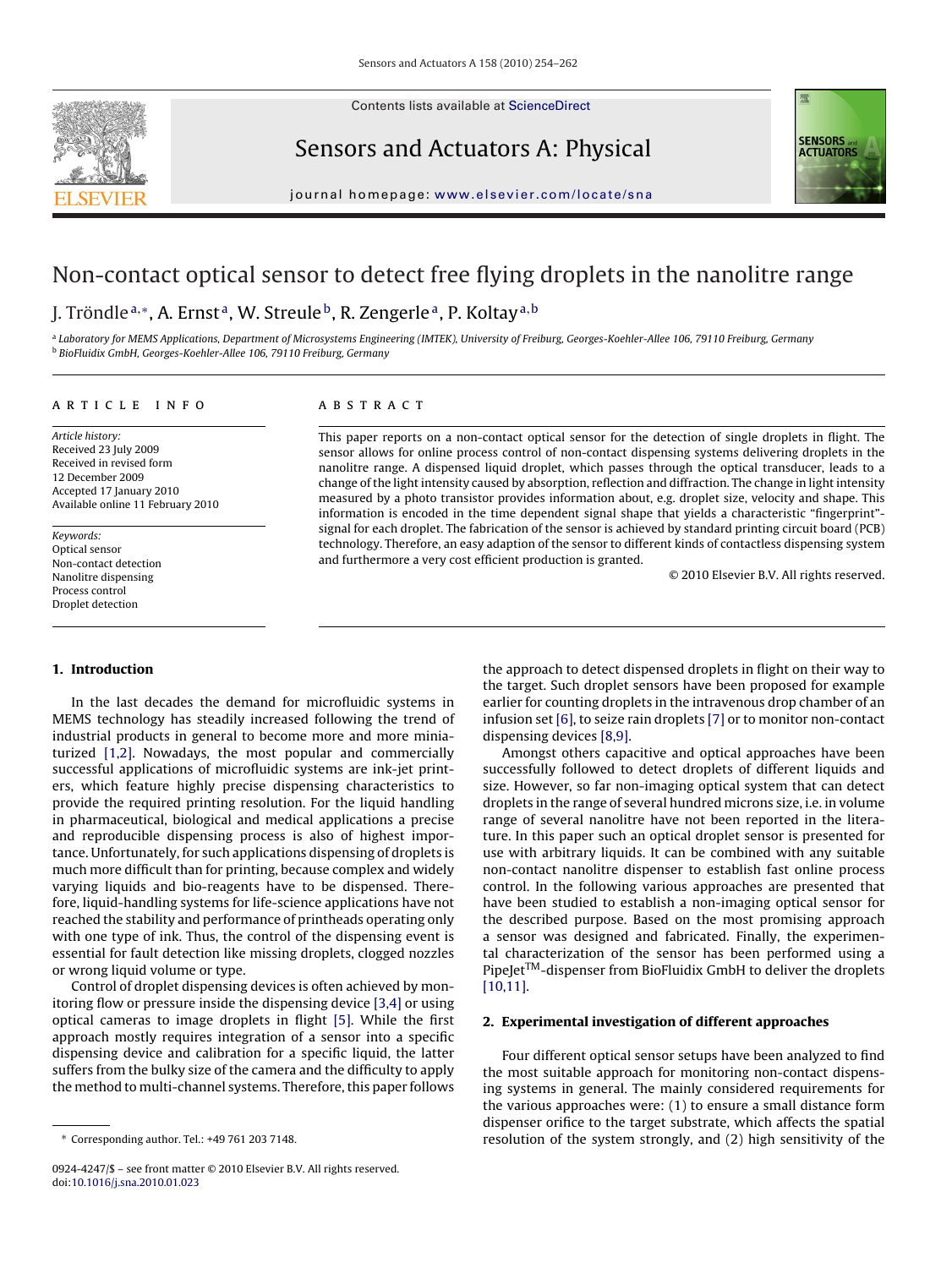<span id="page-1-0"></span>

**Fig. 1.** Schematic of the interaction of a "large" droplet with a light beam.

generated analogue sensor signals with a high signal to noise ration (SNR).

### 2.1. Working principle

The working principle of the presented sensor is based on the interaction of a free flying droplet with an infrared (IR) light beam. The intensity of the light becomes damped according to specific properties of the droplets media, e.g. absorption coefficient, refraction index etc. Such changes can be sensed by a light sensitive photo element, e.g. a photo transistor, which is positioned to detect the transmitted, scattered or diffracted light beam. Several different light scattering models are provided by literature which describe the effect of droplets or particles on light rays.Which of the theories holds for certain properties is related to the size of the scattering objects [\[12,13\].](#page-7-0)

The minimum dispensing volume considered within this work  $V_{\rm min}$  = 1 nl, corresponds to a radius of  $r$  = 62  $\mu$ m for a single droplet. The working wavelength of the sensor is  $\lambda$  = 950 nm (for reasons that will be explained below). Thus, the smallest droplet is 65 times larger than the wavelength. Therefore, the interaction between droplet and light can be described in terms of geometrical optics [\[14\]. A](#page-7-0) principle sketch of the interaction of a light ray with a "large" droplet is provided in Fig. 1. The basic effects can be described by refraction, reflection, absorption and deflection of the light ray.

Based on the described effects two basic ideas have been studied in this work. A first approach is to detect the light intensity which is reflected by an illuminated liquid droplet. A second approach follows the face to face detection of the luminosity of a light ray while a droplet passes through it. This approach depends on the decrease of the light intensity, which strongly relates to the absorption of the light, defined by the absorption coefficient of the droplets media.

The light absorption spectrum of water for example – which is one of the most prominent solvents in life-science applications – exhibits a local maximum in the near infrared (IR) spectrum [\[15\].](#page-7-0) Therefore, the working wavelength of the presented sensor is defined to be  $\lambda$  = 950 nm to generate the most significant optical absorption for water applications.

### 2.2. Sensor concepts and first results

The study of the four analyzed sensor approaches is described in the following. As active elements commercial light emitting diodes (LED) and photo transistors are used to realize the optical droplet detection.

### 2.2.1. Direct light measurement

The principle idea of this approach is to measure the decrease in a certain light intensity, caused by a droplet which passes by the light source. This approach is realized by the LED type (SFH 4010 from Osram) [\[16\]](#page-7-0) and photo transistor type (PT 100 MF0MP1 from Sharp) [\[17\], w](#page-7-0)hich were mounted below the dispenser nozzle facing each other to enable a direct detection of the emitted light, see



**Fig. 2.** (a) Schematic of the direct light measurement approach. (b) Photograph of the experimental setup.

Fig. 2. To identify the functionality of this approach, a first experiment was set up where each component was soldered on a separate printed circuit board (PCB). Two adjusting pins were used to align the active elements on the separate boards to each other. The mentioned components were chosen due to the LEDs wavelength at peak emission which is  $\lambda$  = 950 nm. The transistors peak sensitivity wavelength is  $\lambda$  = 910 nm, thus it provides a sensitivity of 95% at a wavelength of  $\lambda$  = 950 nm. Further the photo transistor provides a daylight filter. However, the signals show a detectable influence of ambient light. This influence can be detected by a shift in the sensor output voltage. At increased environmental illumination the shift in the analogue sensor signal increases as well. The signal shift can reach values up to  $U_{\text{shift}} = \pm 100 \text{ mV}$ . However, the signal's significance in terms of shape and amplitude (explained in the following, see Section [4\),](#page-3-0) generated by the detection of a droplet, is not influenced by ambient illumination, which changes the initial output voltage only.

The distance between the LED and the photo transistor component as well as the nozzle position in vertical dimension, relative to the sensor components were manually adjustable. Each of the signals shown in Fig. 3 was generated by a single dispensed droplet with an average volume of  $V = 15$  nl (CV = 1.3%). To enable a simplified signal correlation to evaluate the significance of the certain sensor concept approaches, the signal offset has been fitted to zero by software.

The investigation of the influence of the nozzle distance relative to the sensor components has shown that the impact on the



**Fig. 3.** 5 Signals recorded by the direct light measurement approach. LED to transistor distance  $s = 2.65$  mm; single droplet volume  $V = 15$  nl. Signal offset has been digitally fitted to zero.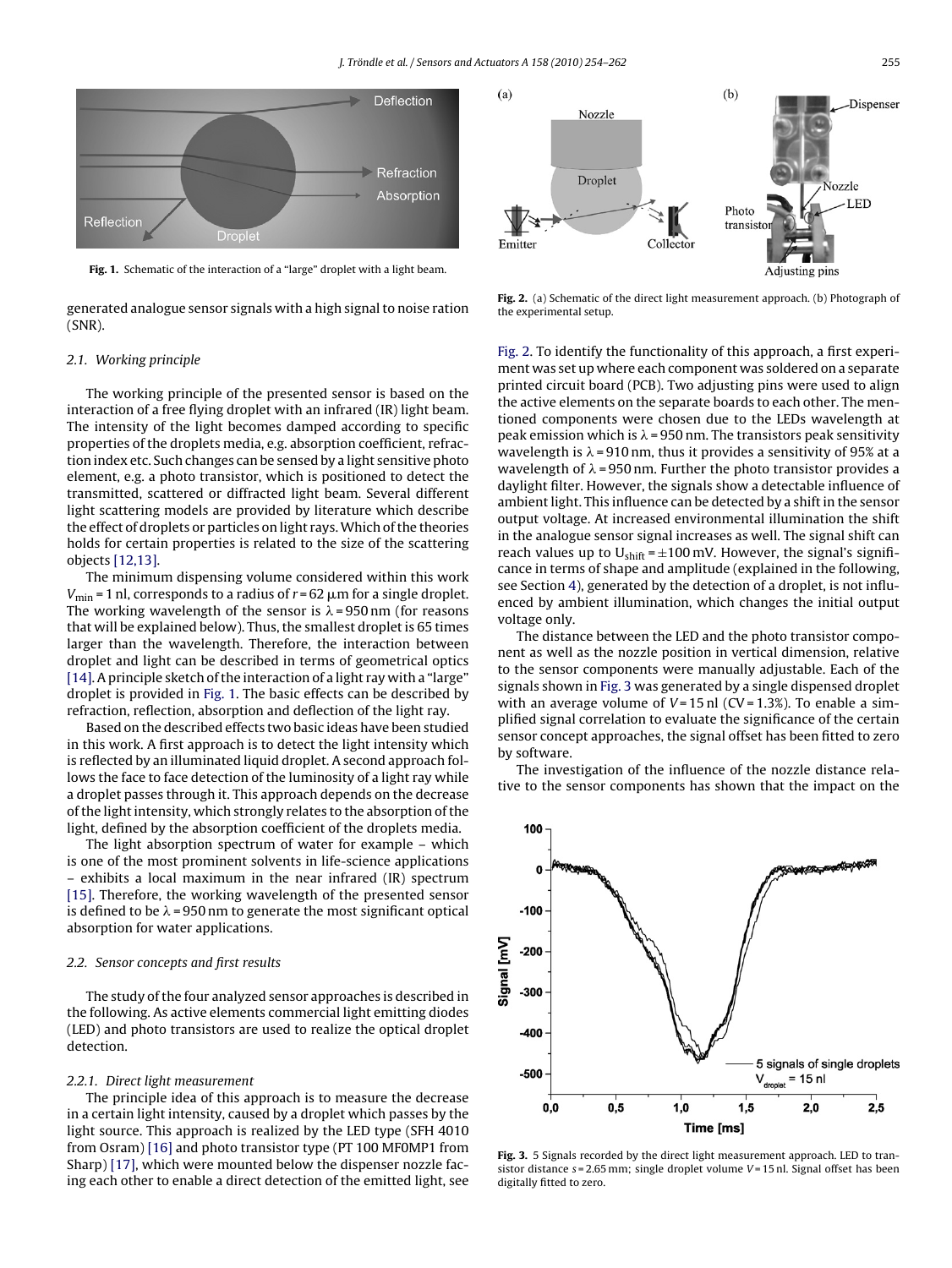

**Fig. 4.** (a) Schematic of the surface reflection setup, depicting the expected light path and (b) Experimental setup of the surface reflection approach.

significance of the generated signals is of minor importance. Therefore, the distance is defined by the component geometry only, thus the minimum nozzle to substrate distance can be set to 2 mm. The optimum distance between the LED and the phototransistor was experimentally determined to be s = 2.65 mm. This distance turned out to enable the generation of maximum signal amplitudes at the detection of passing droplets.

### 2.2.2. Surface reflection

The second approach is based on detecting the light intensity which is reflected from the surface of a droplet passing the sensor LED. For the realization of this setup a commercial reflective sensor device from Honeywell (HOA 1397-032) was used [\[18\]. T](#page-7-0)he working wavelength of this device is  $\lambda$  = 935 nm. A principle sketch of the approach and the implemented experimental setup are shown in Fig.  $4$ .

The reflective sensor was aligned below the nozzle of the PipeJet<sup>TM</sup> dispenser. An ejected droplet passes the sensor where it becomes illuminated by the LED of the sensor. The phototransistor integrated within the sensor below the LED detects the reflected light. Due to the very low signal amplitudes and small SNR of the detected signals at droplet volumes from  $V = 1$  nl to  $V = 50$  nl, this approach was not investigated in more detail. This simple experiment is proof that standard reflection sensors designed for other purposes cannot be applied in a straight forward manner to sense droplets in the nanolitre range.

### 2.2.3. Inner reflection

This approach is based on the inner reflection of a light beam inside a droplet. A dispensed droplet will refract the light, emitted by the LED, in a way that it is bent towards the photo transistor. This light is supposed to generate a positive signal peak, allowing the detection of a single droplet in flight. The experimental setup to study this effect consisted of the two sensor components (SFH 4010 by Osram and PT 100 MF0P1 by Sharp) which were aligned sidewise at the orifice level of the PipeJet<sup>TM</sup> dispenser and facing towards the substrate as shown in Fig. 5. The big advantage of this approach would be the minimal distance from nozzle to substrate of less than 1 mm.

Relating to geometrical optics, three cases can be distinguished how a light beam propagates through a droplet. First it can enter the droplet, get reflected inside the droplet and then it exits the droplet in the direction of the sensor. This describes the ideal model for this approach. It is also possible that the light beam in the inner of the droplet becomes reflected more than once, which would lead to a further decrease of light intensity. Also the exit point of the beam can be different and hinder the detection of the reflected light. The third case considers total reflection inside the droplet. Once this occurs, it is impossible that the light beam will exit the droplet



**Fig. 5.** Schematic of inner reflection setup.

again because of the law of regular reflection, which indicates that the angle of incidence equals the angle of reflection.

In the following only the first model is considered in detail because it is the most suitable for the droplet detection. However, also in this case one has to deal with a loss of intensity. This loss is caused by reflection and absorption. The opportunity of detecting a signal is generally low, but can be raised by high illumination intensity and the use of highly sensitive and low noise detectors. To achieve these requirements, lenses can be adapted to the LED, which focus the light ray to the flight path of the droplet. On the sensor side an amplification circuitry with an implemented filtering stage for the sensor signal can be realized.

The main issue in this context is not the absorption. The absorption of light intensity inside the droplet can be neglected, because assuming that the light beam would cross the droplet twice, the loss of intensity I is only 2% according to Beer's La[w\[19\], s](#page-7-0)ee equation 1.

$$
I = I_0 \times e^{-k \times x} \tag{1}
$$

with  $I_0$  being the intensity of the entering light beam,  $k$  being the absorbance of the material and  $x$  the thickness of the absorbing material.

The main reason for intensity loss within the droplet is given by Eq.  $(2)$  showing the balance of the transmitted part of light T and the reflected part R.

$$
R + T = 1 \tag{2}
$$

The reflected part R of the light can be calculated with Fresnel's law [\[20\]. F](#page-7-0)or this calculation a rectangular incidence of the light beam is assumed, where  $n_1$  and  $n_2$  are the indices of refraction for air and water with  $n_1$  = 1.003 and  $n_2$   $\sim$  1.33 at a wavelength  $\lambda$  = 950 nm.

$$
R = \left(\frac{n_2/n_1 - 1}{n_2/n_1 + 1}\right)^2\tag{3}
$$

As depicted in Fig. 5 the light beam has to traverse 3 boundary layers between water and air. When the light beam hits the droplet at position (1) and enters the droplet, the intensity of the entering ray is still 98%, since only a small part of light is getting reflected. However, the major loss of intensity occurs at point (2), where only 2% of the incoming light is reflected. The transmission at the last boundary layer (3) is again 98%, such that in total only 1.92% of the original light intensity can reach the sensor.

In theory, the intensity of the light source and the sensitivity of the photo transducer used for experiments would not rule out such a small amount of reflected light to be detected. However, this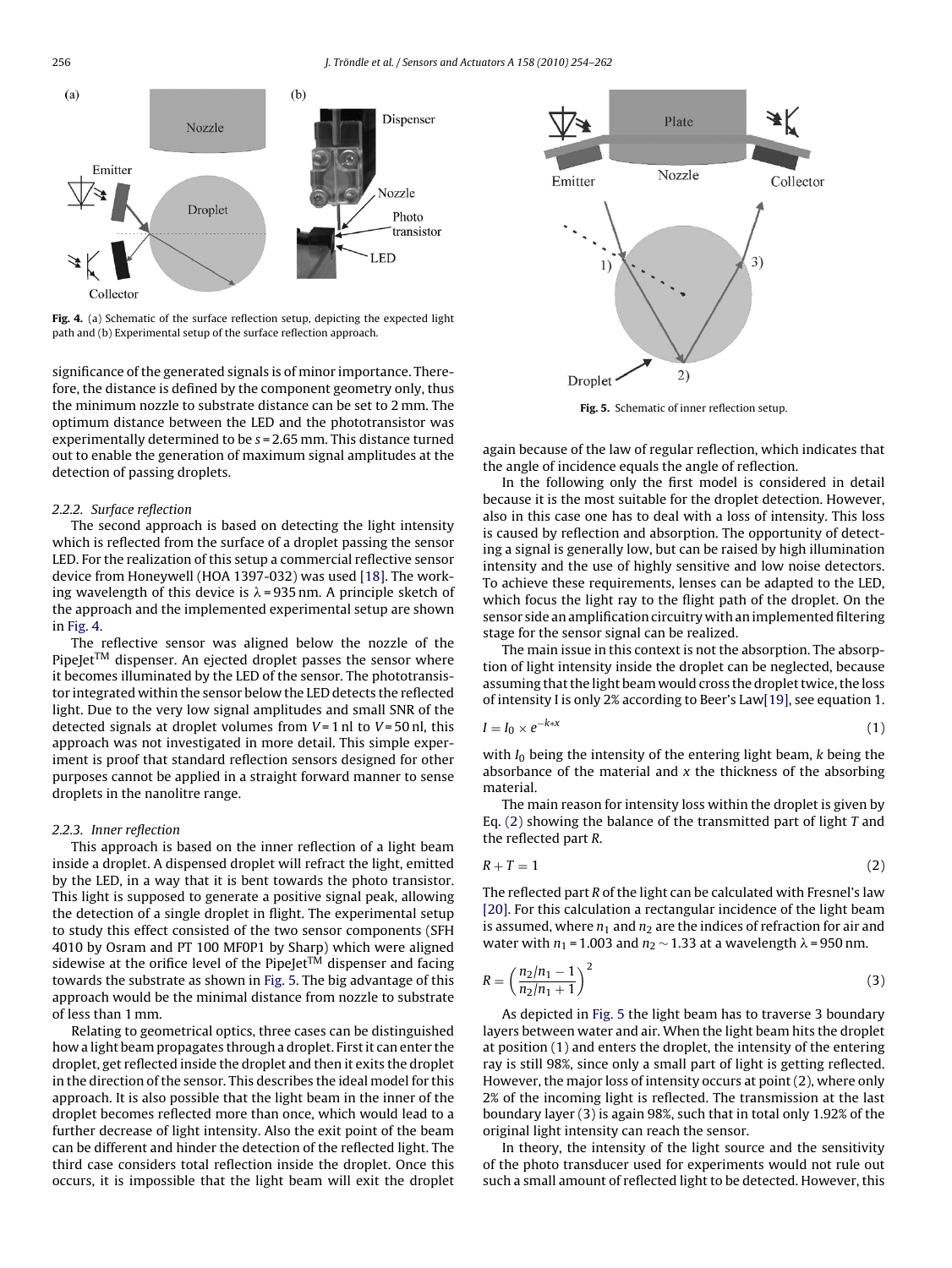<span id="page-3-0"></span>

**Fig. 6.** (a) Electroplated through connections after the PCB-production process. (b) Optical sensor inside the developed housing.

approach did not lead to any significant experimentally detectable droplet signal, despite the fact that angle and position of the LED and photo transistor have been varied.

### 2.3. Selection of the preferred concept

The most significant and satisfying signals were achieved by the direct light measurement approach described in Section [2.2.1. I](#page-1-0)t enabled a signal with significant analogue voltage at a reasonable SNR of better than 3, to be detected. Due to this promising results and the good feasibility, this setup was chosen for further evaluation. Based on the shown experimental results all alternative approaches have to be considered as less feasible.

### **3. Fabrication of the preferred concept**

The sensor design for the direct light measurement approach features two separate hardware parts. One is the sensor board, which aligns the optical components (LED and phototransistor) to each other and, hosts the complete electronic circuitry to read the analogue sensor signals. The second part is the sensor housing, to precisely position the sensor below the dispenser unit with respect to the dispenser nozzle.

### 3.1. Design of the sensor board

A fundamental requirement to the final sensor size is to match the dispenser's lateral geometry (in the considered case this was PipeJetTM P9 dispenser by BioFluidix with 9 mm width). The experimental investigation in Section [2.2.1](#page-1-0) resulted in an optimal inner gap size between the sensor components of  $s = 2.65$  mm. Therefore, a forked sensor front was designed, which features vertical solder pads to populate the photo transistor and the LED at the inner edges of the fork at the defined distance, see Fig. 6(a). A printed circuit board (PCB) was designed and built to fabricate the complete sensor board. Here standard through connections (vias) were placed at the desired position at the forked front. A successive milling procedure opens the vias to enable the use of the inner, metalized surface as vertical soldering pads. Further it defines the accurate distance for the sensor components [\[21\]. T](#page-7-0)he outline dimensions of the finally populated sensor board were  $8.5 \times 55 \times 2.6$  mm including the complete electronic read out circuit and components.

The LED is supplied with a constant current to provide an invariant intensity of the emitted light, in order that the sensor's performance is constant and the recorded signals become comparable. A signal shift due to temperature variations was not noticed during the test of the sensor. A two-channel operational amplifier is provided on board. One channel is used to enable a constant LED current, which can be adjusted by a resistive potentiometer, thus the emitted illumination intensity. The second channel is used for offset regulation of the sensor output voltage. This is realised by a standard differential amplifier circuit enabling the subtraction of an adjustable voltage from the sensor signal. The generated analogue signal is read out over a shunt resistor, connected to the measurement photo transistor. The acquired signal does not require any further amplification or smoothing circuitry.

### 3.2. Design of the sensor housing

The major function of the sensor housing is to fix the sensor board at a well defined position relative to the nozzle. The prototype housing was fabricated using a stereo lithography process [\[22\]](#page-7-0) and ended up in a outline geometry of 65.5 mm  $\times$  9 mm  $\times$  3.4 mm  $(L \times W \times H)$  which exactly matches the geometry of the used PipeJet P9 dispenser. The axial alignment of the sensor and its location on the PipeJet<sup>TM</sup>-module is realized with two countersink screws. The housing also provides a forked front side and follows the contour of the sensor board. Thus, the flight path of the dispensed droplets is not affected by the sensor. The sensor board is glued up side down into the housing, thus all the electrical components are embedded in the sensor housing, thus protected from short-circuits caused by wet contamination of the sensor, see Fig. 6(b).

Experiments have shown that the sensor signals are best reproduced if the distance of the sensor components to the orifice of the PipeJet<sup>TM</sup> dispenser is set to be 0.3 mm. This distance is added to the height of the blank sensor PCB of 1.6 mm, leading to a minimal distance from nozzle to substrate of 1.9 mm for the studied configuration.

### **4. Experimental results and signal analysis**

The following section presents the experimental results obtained with the direct light measurement approach. The signals are analyzed with respect to the influence of different droplet properties like droplet volume and velocity. Purified water was used as liquid for all experiments.

### 4.1. Experimental setup

The experimental setup depicted in Fig. 7 was used to evaluate the performance of the sensor and the correlation between droplet properties and sensor signal. To generate the droplets a PipeJet $TM -$ 



**Fig. 7.** Schematic of the used measurement setup and the used measurement technique.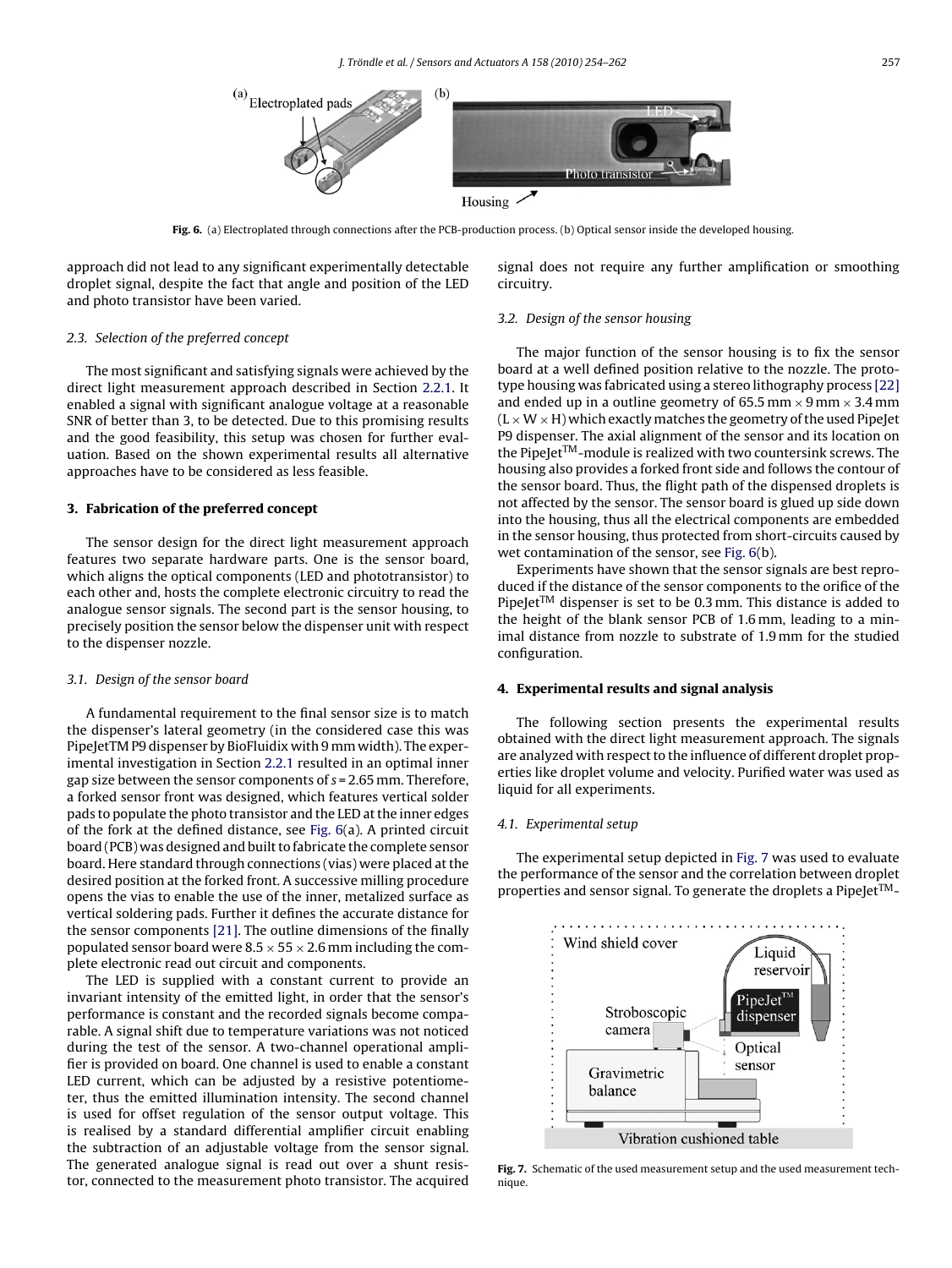<span id="page-4-0"></span>

Fig. 8. Signal response (5 signals) and according stroboscopic images. (a) Droplet entrance into the sensor. (b) Droplet located in centre of the sensor. (c) Exit of the droplet.

P9 dispenser module was used. This direct displacement dispenser allows for the reproducible dispensing of droplets and further provides the option of changing the droplet volume and velocity in a wide range. Therewith it was possible to relate changes in the droplet properties to the changes in the sensor signal. To enable a detailed and precise investigation of the droplet characteristics like volume and velocity further equipment was used additionally to the optical sensor. A high precision balance [\[23\]](#page-7-0) allowed for the accurate volume determination of the dispensed droplets. The balance features a resolution of 0.01  $\mu$ g which enables an accurate single droplet volume determination in the focused range. The balance was installed on a vibration cushioned table and covered by a wind shield, see [Fig. 7. W](#page-3-0)ith this setup the environmental influences on the balance are minimized, which is essential to attain accurate and reliable results. However, the balance is not suitable for the detection of dispensing irregularities like satellite droplets and to determine the droplet velocity. For that reason a stroboscopic camera setup was used to visualize the droplet in flight. Using the stroboscopic camera [\[24\]](#page-7-0) the optical sensor signal could be correlated to the shape and the velocity of the dispensed droplet.

### 4.2. Signal characteristics

For the first experiments all droplets were dispensed with the same dispenser actuation parameters. The stroboscopic camera was triggered by the electronic driving unit of the PipeJet<sup>TM</sup>system. Thus, the sensor signal and the camera pictures have the same starting point, which allows for relating the stroboscopic pictures to the recorded signals Due to the highly reproducible PipeJet<sup>TM</sup>-dispensing process very similar sensor signals are generated (as can be seen in Fig. 8 where five consecutive signals are plotted, showing negligible variance).

The results as given in Fig. 8 show that the signal is divided into two sections. The first section between point (a) and (b) shows a decreasing voltage when the droplet enters the sensor. The sensor signal reaches its minimum when the droplet passed the half way through the sensor. Section two is characterized by the exit behaviour of the droplet out of the sensor. Here the sensor signal increases until it recovers to the original voltage level.

Characteristic properties of the signal are the positive overshoots at the start and the end of the negative peak. This can be explained by the refractive characteristics of the dispensed media. This phenomenon occurs mainly for spherically shaped droplets. The droplet depicted in Fig. 8 shows this overshoot very distinct at the exit of the droplet.

The dispensed droplet bends the illuminating light into the direction of the active area of the photo transistor. Therefore, the detected light intensity increases to a maximum. Due to the symmetric alignment of the sensor the overshoot, caused by reflection, is detected when the droplet enters as well as it leaves the sensor.

The steadily falling signal during the entrance and the steadily increasing signal during the exit of the droplet suggest that the droplet's shape did not change in a significant way, while passing through the sensor. The stroboscopic image sequence in Fig. 8 is proof that this is indeed the case.

#### 4.3. Signal dependence on droplet volume

The parameter that influences the dispensed droplet volume produced by the PipeJet $^{\text{\tiny{\textsf{TM}}}}$  dispenser is termed stroke length [µm]. It determines the extension length of the piezo actuator. An increasing extension length goes along with increasing droplet volumes. In this section the influence of different droplet volumes on the sensor signal are examined.

Fig. 9 depicts three signals generated by three different sized droplets. It can be seen that higher dispensed volumes lead to larger negative signal peaks. The different droplet volumes lie in a range from  $V = 13$  nl to  $V = 47$  nl. Comparing the signal width for the 13 nl and 47 nl signals, it turns out that the signal generated by the lower



Fig. 9. Signals recorded for three different droplet volumes in a range of V = 13-47 nl.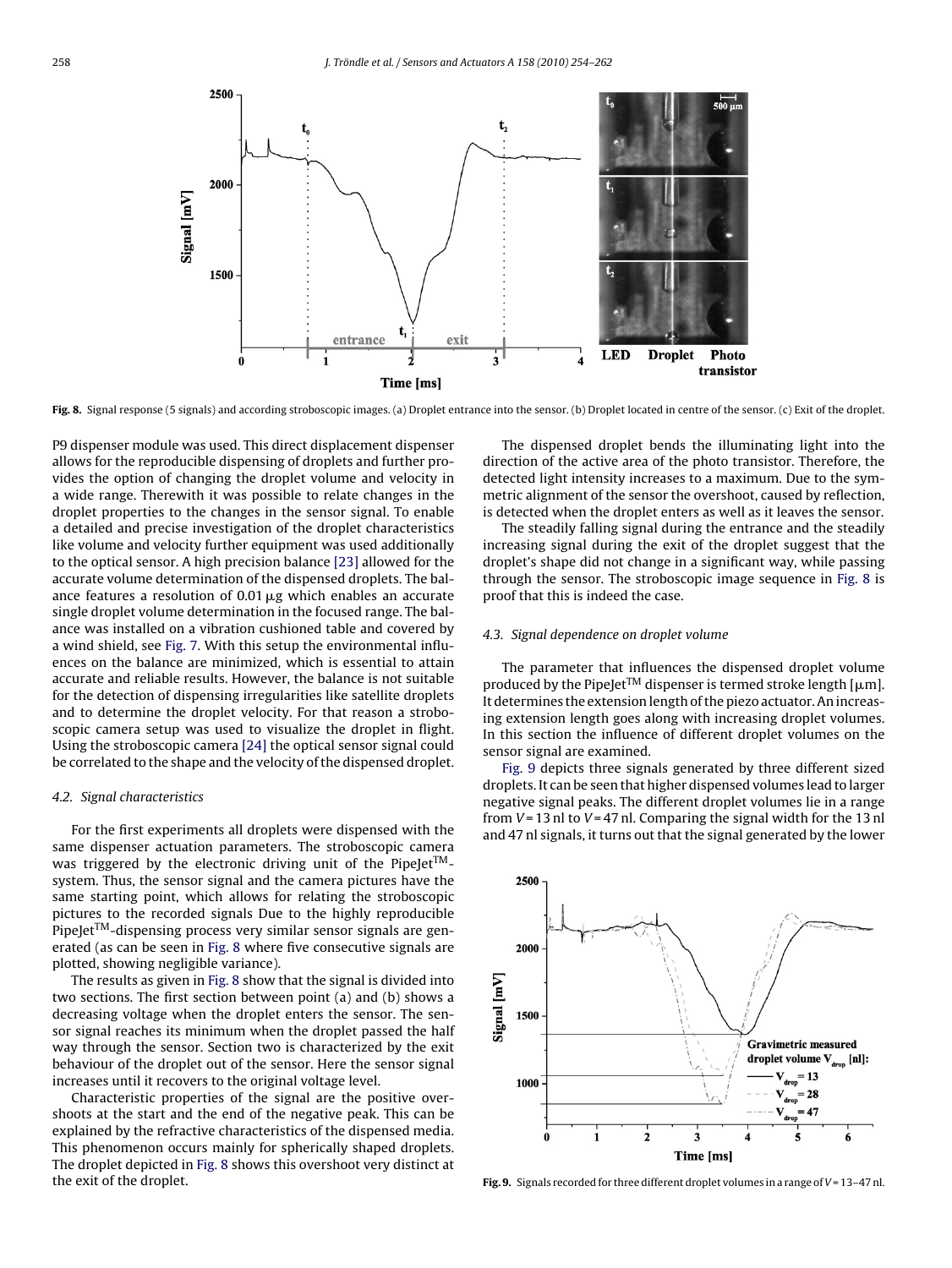<span id="page-5-0"></span>

Fig. 10. Signals recorded for droplets in a volume range of  $V = 42-47$  nl.

volume droplet leads to a wider shape of the signal characteristics. This can be explained by a lower droplet velocity. Due to the lower stroke length, less momentum is transferred by the PipeJet $^{TM}$  dispenser's piston to the liquid which leads to a lower volume as well as a smaller velocity of the ejected droplet (for more details see [\[11\]\).](#page-7-0) Furthermore it can be seen that for each droplet volume and its associated velocity the sensor signal has a characteristic shape which can be interpreted as a "fingerprint" being specific for the dispensing parameters (droplet volume, velocity, liquid type).

The sensitivity of the sensor was tested by recording signals in a range of stroke lengths from 23  $\mu$ m to 25  $\mu$ m. The acquired signals are depicted in Fig. 10. The corresponding dispensed liquid quantities were in a volume range from 42 nl to 47 nl. As depicted in Fig. 10 a stroke length variation of 1  $\mu$ m, thus a volume change of approximately 2 nl can be detected by a significant change of 60 mV in the signal.

To investigate the lower detection limit of the sensor the stroke length was reduced to the smallest value at which droplets were reliably dispensed. Fig. 11 shows the signals generated by droplets dispensed at a stroke length of  $5\,\rm \mu m$ . The droplet volume of  $V = 3.8$  nl was gravimetrically determined. Even those small droplets lead to a signal peak of  $U \approx 570$  mV and can be reliably detected due to the low noise characteristics of the sensor of about  $U_{\text{Noise}}$  = 10 m $V_{\text{pp}}$ . Given the high signal to noise ratio most likely even smaller droplets could be certainly detected, since the sensitivity of the sensor is at least 30 mV/nl, see [Fig. 9.](#page-4-0) However,



**Fig. 11.** (a) Signals acquired for single droplets with a volume of  $V = 3.8$  nl.

significance scales up with decreasing volume, caused by the nonlinear coherence of droplet radius and droplet volume ( $V = 4/3r^3\pi$ ). Thus a droplet volume increase of 1 nl extends a 50 nl droplet by 2%, whereas a 10 nl droplet increases 10%.

The measurements have shown that the negative signal amplitude strongly depends on the droplet volume. Higher volumes generate larger negative amplitude while it decreases for smaller droplets. However, directly retrieving a quantitative value for the droplet volume was not possible. The sensor allows for the detection of a change in the droplet volume of  $\Delta V = 2$  nl like shown above, but it does not deliver quantitative information on the droplet volume. The detectable volume range experimentally defined for the presented sensor is 3.8–47 nl, dependent on the used dispensers volume range [\[11\]. F](#page-7-0)urther the signal width shows a dependency on the droplet velocity. Due to the longer exposure time to the sensitive sensor area, slow droplets generate wider signals than faster ones. The influence of droplet velocity and shape to the signal will be explained more detailed in the following chapter.

### 4.4. Signal dependence on droplet velocity

In the following section the impact of different droplet velocities and fluctuations in the droplet shape to the generated analogue sensor signals was studied. Therefore; droplets at different velocities were measured with the same experimental set up (see Section [4.1\).](#page-3-0) The resulting signals of three significant samples are shown in [Fig. 12,](#page-6-0) together with the corresponding stroboscopic images for each of the signals. Obviously increasing droplet velocity leads to a time shift of the signal, caused by the faster droplet approach to the senor, thus the earlier entrance into the sensitive area. Furthermore, the signal width decreases with increasing velocity, while steeper slopes of the signal peak can be observed, see [Fig. 12.](#page-6-0)

[Fig. 12](#page-6-0) also highlights the effect of droplet shape on the sensor signal. The stroboscopic image of the droplet with a velocity of 1.39 m/s (determined from the stroboscopic images) shows a dispensed jet which splits into two single droplets. The corresponding signal shows two negative peaks which arise from the two several droplets. The first signal peak is generated by the main droplet and is similar to single droplet signals, wherein the second one is much smaller and wider, generated by the separated satellite. Thus, the sensor is obviously able to detect irregularities in the dispensing process, like satellites.

The correct interpretation of these results leads to the possibility to estimate the droplet velocity directly from the generated signals. Therefore, the droplet's traveled distance in a certain time interval has to be estimated. The distance from the entrance of the droplet to the droplet position at which the major signal peak occurs was determined for the used setup to be  $\Delta x$  = 780  $\mu$ m (Point of maximum intensity). Assuming that the major signal peak is always generated at this particular position relative to the sensor, the droplet velocity  $v_{\rm drop}$  can be estimated by calculating the slope between droplet entrance and minimum sensor output, see Eq. (4). With  $\Delta x$  being the traveled distance,  $t_{\min}$  being the time elapsed from its entrance until the signal has reached its minimum value. The droplet entrance is set to the point at which the recorded signal falls below the average sensor output. The estimated velocity is compared to the stroboscopically determined value in [Fig. 13.](#page-6-0)

$$
\nu_{\rm drop} \approx \frac{\Delta x}{t_{\rm min}} \tag{4}
$$

### 4.5. Signal dependence on droplet media

In this section the influence of different media on the sensor signal is investigated. Three different media have been tested, featuring different absorption spectra and rheology (pure water,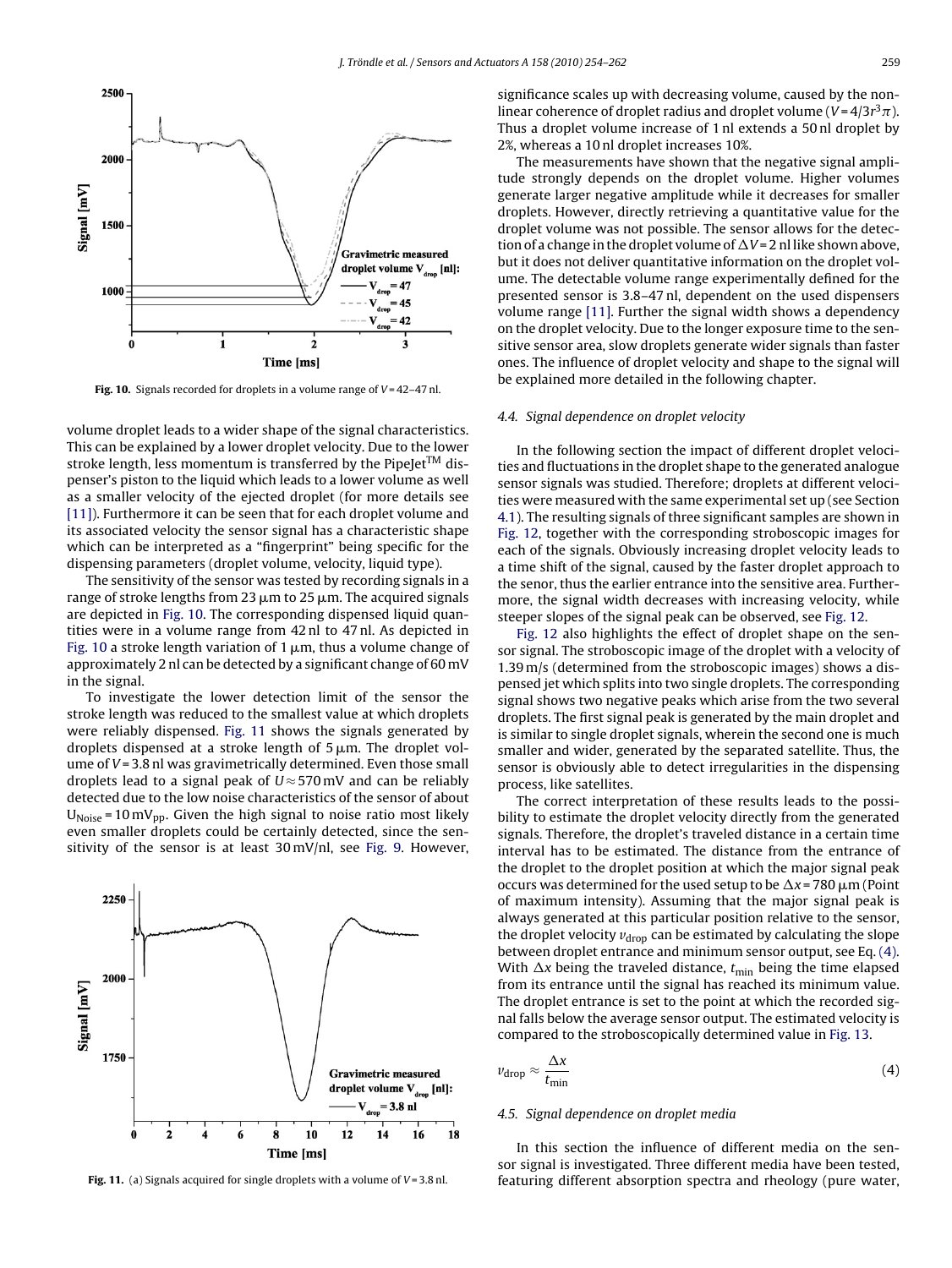<span id="page-6-0"></span>

**Fig. 12.** (a) Signals recorded for single droplets with different velocities in a range of  $\nu$  = 0.73–1.39 m/s. (b) Stroboscopic images of the droplets; each recorded after  $\Delta t$  = 2024  $\mu$ s.

ethanol and ink (75%)). Due to the fact, that all media were aqueous solutions, they were dispensed with the same actuation parameters. This allows for dispensing droplets of almost equal volumes for each media, ejected by identical dispensing parameters, thus the signals become comparable. For the evaluation of the certain media influence to the sensor signal single droplets of  $V = 10 \pm 1$  nl were dispense through the sensor.

Fig. 14 compares three single signals, generated by the different dispensed media. Beside small differences in the signal amplitudes ( $V_{\text{diff}}$  =  $\pm$ 20 mV) the signals show slightly variations in their characteristics, depict in the different smoothness and different shapes of the falling and rising edges. These signal variations might depend on the different media rheologies, which leads to variations in the shape of the different dispensed droplets and is not caused by the media itself.

### **5. Discussion**

The signals, which are generated by the optical sensor, can be subdivided in an entrance and an exit phase. The sensor output decreases until the whole droplet volume is located inside the sensitive area of the sensor at the point of maximum intensity. Beyond this point, the droplet causes a rising of the sensor output to its ini-



**Fig. 13.** Comparison of stroboscopic determined and estimated droplet velocity.

tial voltage value until it has left the sensitive area, see [Fig. 8. T](#page-4-0)he evaluation of the stroboscopic images of a dispensing process has shown that the smoothness of the falling and rising edge depends on the fluctuations of the droplet geometry. The signal depicted in [Fig. 8](#page-4-0) shows very smooth signal edges generated by the almost spherically shaped droplets shown in the corresponding stroboscopic images.

Further the signal characteristic depends on the volume of the dispensed droplets. The correlation between volume and signal is depicted in [Fig. 9. A](#page-4-0) higher droplet volume, leads to a higher negative signal peak. As described in Section [4.3, t](#page-4-0)he signals are not suitable for a quantitative volume evaluation.

The measurement range of the sensor, evaluated in this work, is 1.5–71 nl and it provides a high volume sensitivity, which enables for the detection of volume changes of  $\Delta V = 2$  nl. Theoretically the maximum detectable volume is only limited by the sensor geometry and would enable for detecting spherical droplets with diameters up to  $d = 2.5$  mm.

Besides the influence of droplet geometry and volume to the signal, also the droplet velocity has an impact on the signal characteristics. A higher droplet velocity leads to a earlier entrance of the droplet into the sensor. Further the signal width decreases and the signal shows steeper slopes. As explained in Section [4.4](#page-5-0) the droplet



**Fig. 14.** Single droplet signals for water, ethanol and ink. The volume of each droplet is  $V = 10 \pm 1$  nl.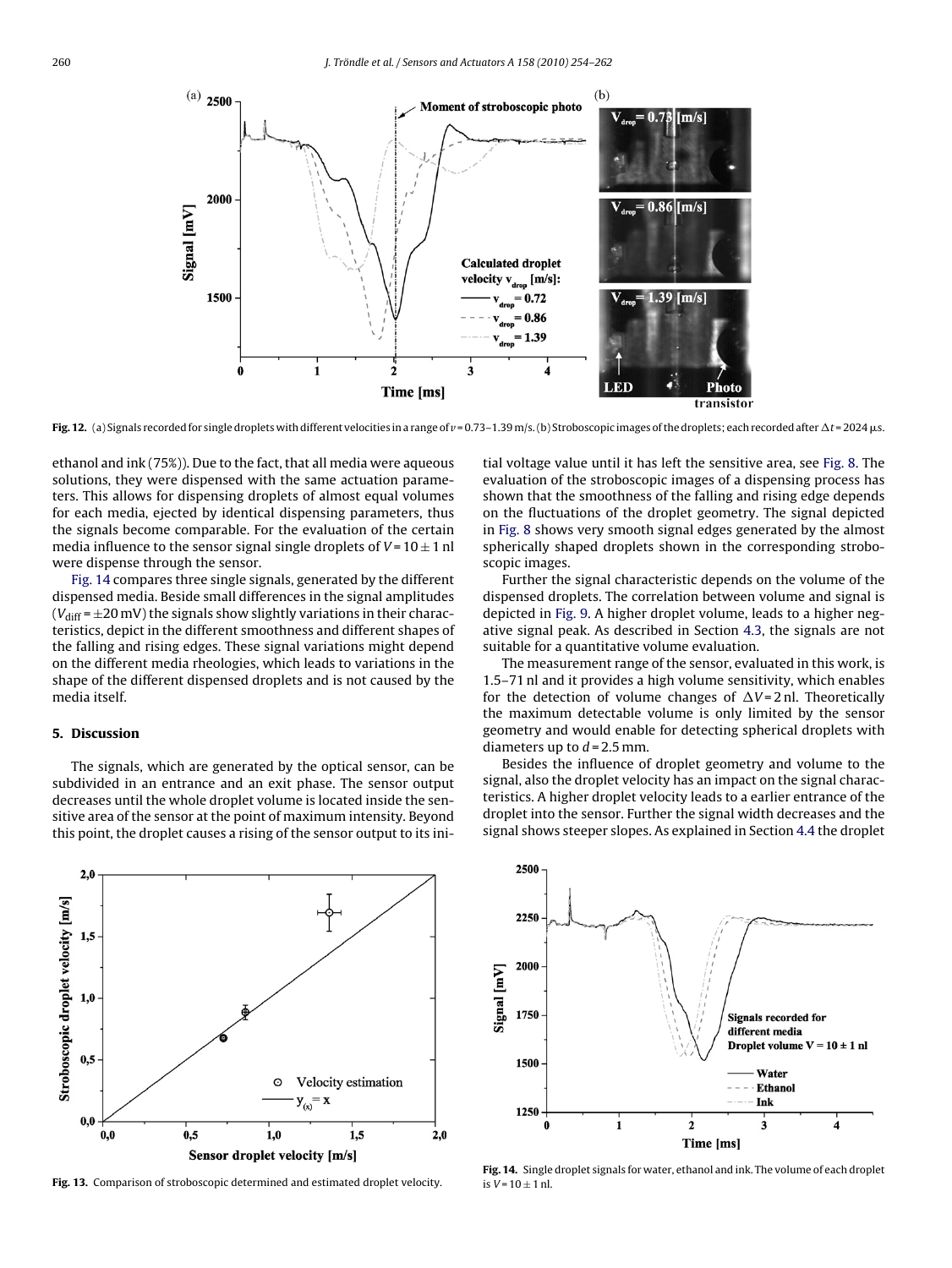#### <span id="page-7-0"></span>**Table 1**

Illustration of three stroboscopic images for three different fast droplets, each recorded with a delay of  $\Delta t$  = 2024  $\mu$ s to the start of the signal recording. Comparison between the stroboscopic determined and the estimated droplet velocities.

| Stroboscopic image<br>$(\Delta t = 750 \,\mu s)$ | $v_{drop}$ [m/s]<br>(stroboscopic) | $v_{drop}$ [m/s]<br>(calculated) |
|--------------------------------------------------|------------------------------------|----------------------------------|
|                                                  |                                    |                                  |
|                                                  | $0.68 \pm 0.02$                    | $0.73 \pm 0.01$                  |
|                                                  | $0.89 \pm 0.06$                    | $0.86 \pm 0.04$                  |
|                                                  | $1.69 \pm 0.15$                    | $1.36 \pm 0.07$                  |

velocity  $v_{\text{drop}}$  can be estimated by Eq. [\(4\). A](#page-5-0) comparison between the calculated and the stroboscopic determined droplet velocities is given in Table 1.

Also irregularities like jets, satellites and the absence of a droplet can be detected by the presented sensor. As depicted in [Fig. 12,](#page-6-0) dispensed satellite droplets can be detected as a successive signal peak after the main signal. This information enables to estimate whether the dispensing parameters are well adjusted to generate single droplet without irregularities like satellites.

Further, the comparison of the measurement of different media has shown that the presented sensor features a media independent measurement method.

### **6. Conclusion**

The presented optical droplet sensor enables the user to detect the presence and absence of a free flying droplet in the nanolitre volume range. Although the signal does not allow for a quantitative droplet volume evaluation, it is highly sensitive to the droplet size. Changes in the dispensed volume of  $\Delta V = 2$  nl can be identified by changes in the negative signal amplitude. The study in this work has further shown the impact of droplet shape and velocity on the signal.

Almost spherical shaped droplets generate very smooth slopes of the signal while fluctuations in the droplets shape result in sinuous characteristics in the falling and rising slope. Also irregularities in the dispensing process, like satellites which indicate harsh dispensing parameters, can easily be detected by the sensor.

The effect of droplet velocity to the signal is a narrowing of the signal and therewith an increased steepness of the rising and falling signal edge. According to this steepness the droplet velocity can be estimated from the signal.

So the sensor presented in this work is able to deliver "fingerprint"-signals for droplets in the nanolitre range, which provideminimum qualitative information about droplet shape, volume and velocity. Beside the high reproducibility of the signals and the high sensitivity of the signal to changes in the droplet characteristics ( $s_{\text{min}}$  = 30 mV/nl), explained in Section [4, t](#page-3-0)he sensor features an instantaneous read out, thus it can be utilized for online process control of non-contact dispensing systems. This can be realized by comparing each sensor signal to a given reference by calculating their correlation coefficients. Changes in any droplet parameter (volume, velocity or shape), thus changes in the signal characteristics would entail deviations in the correlation coefficient, which can easily be detected. An experimentally defined threshold enables a semi-quantitative evaluation of a dispensing process. Signals leading to correlation coefficient below the threshold can be taken as hint for a defective dispensing process.

### **Acknowledgement**

The authors are thankful to BioFluidix GmbH for the provision of the PipeJet<sup>TM</sup> dispenser and the necessary equipment and know how.

### **References**

- [1] J. Comley, Continued miniaturisation of assay technologies drives market for nanolitre dispensing, in: Drug Discovery World Summer 2004, 2004, pp. 1–8.
- Vermes Technik GmbH & Co., KG Palnkamerstraße 18-20 83624 Otterfing, [http://www.vermes.com](http://www.vermes.com/).
- [3] Seyonic SA Rue du Puits-Godet 12 2000 Neuchâtel, [http://www.seyonic.com/](http://www.seyonic.com/techflowsensor.php) [techflowsensor.php.](http://www.seyonic.com/techflowsensor.php)
- [4] P. Cooley et al., Application of ink-jet printing technologies to BioMEMS and Microfluidic systems, SPIE Conference on Microfluidics and BioMEMS 2001.
- K. Thurow, T. Krüger, Volumenbestimmung kleiner Tropfen in der Nanodosierung, GIT Labor-Fachzeitschrift 2008, pp. 964–966.
- [6] H. Brown, W. Barnes, Apparatus and method for measuring drop size in an intravenous drop chamber, US Patent, US 6,562,012 B1 (2002).
- [7] W.P. Winn, An electrostatic theory for instruments which measure the radii of water drops by detecting a change in capacity due to the presence of a drop, Journal of Applied Meteorology 7 (1968) 929–937.
- [8] A. Ernst, A capacitive sensor for non-contact nanoliter drop detection, Sensors and Actuators A: Physical (2009).
- [9] W. Streule, Kontaktfreie und medienunabhängige Volumenbestimmung in Nanoliter Dispensern, Mikrosystemtechnik-Kongress 2005.
- [10] BioFluidix GmbH Georges-Koehler-Allee 106 79110 Freiburg, [http://www.Biofluidix.de](http://www.biofluidix.de/).
- [11] W. Streule, et al., PipeJet A Simple disposable dispenser for the nanoliter- and microliter range, JALA 9 (2004) 300–306.
- [12] G. Mie, Beiträge zur Optik trüber Medien, speziell kolloidaler Metallösungen, Annalen der Physik 25 (1908) 377–445.
- [13] E. Hecht, Optik, 3rd ed., Oldenburg Wissenschaftsverlag GmbH, München, Germany, 2001, ISBN:3-486r-r24917-7, pp. 138–140.
- [14] W. Zinth, U. Zinth, Optik: Lichtstrahlen–Wellen Photonen, 1st Ed., Oldenburg Wissenschaftsverlag GmbH, München, Germany, 2005, ISBN:3-486r-r27580-1, pp. 67–68.
- [15] G.M. Hale, M.R. Query, Optical constants of water in the 200-nm to  $200$ - $\mu$ m wavelength region, Applied Optics 12 (1973) 555–563.
- [16] Osram GmbH, Hellabrunner Straße 1, 81543 München, [http://catalog.osram](http://catalog.osram-os.com/catalogue/catalogue.do%3FfavOid=000000010000e5000002003a%26act=showBookmark%26catId=EN%26lang=en)[os.com/catalogue/catalogue.do?favOid=000000010000e5000002003a&act=](http://catalog.osram-os.com/catalogue/catalogue.do%3FfavOid=000000010000e5000002003a%26act=showBookmark%26catId=EN%26lang=en) showBookmark&catId=EN&lang=en.
- [17] Sharp Electronics (Europe) GmbH, Sonninstraße 3, 20097 Hamburg, [http://www.sharpsme.com/Page.aspx/europe/en/part/PT100MF1MP1/.](http://www.sharpsme.com/Page.aspx/europe/en/part/PT100MF1MP1/)
- [18] Honeywell International Inc., Product Page HOA 1397-032, [http://sensing.](http://sensing.honeywell.com/index.cfm%3Fci_id=140301%26la_id=1%26pr_id=152792) [honeywell.com/index.cfm?ci](http://sensing.honeywell.com/index.cfm%3Fci_id=140301%26la_id=1%26pr_id=152792) id=140301&la id=1&pr id=152792.
- [19] A. Beer, Bestimmung der Absorption des rothen Lichts in farbigen Flüssigkeiten, Annalen der Physik und Chemie 86 (1852) 78–87.
- [20] M. Born, E. Wolf, Principles of Optics: Electromagnetic Theory of Propagation, Interference and Diffraction of Light, 7th ed., Cambridge University Press, Cambridge, United Kingdom, 1999, ISBN:0-521r-r64222-1, pp. 40–45.
- [21] Beta Layout GmbH, Im Aartal 14, 65326 Aarbergen, <http://www.pcb-pool.com/>. [22] robotmech Rapid Prototyping Stössl GmbH, Bundesstraße 11, 6842 Koblach,
- <http://www.robotmech.com/stereolithografie.html>. [23] Sartorius AG, Weender Landstraße 94-108, 37075 Goettingen,
- <http://www.sartorius.de/>.
- [24] VISIT GmbH & Co. KG, Postfach 6628 D-97016 Würzburg, [http://www.visit](http://www.visit-gmbh.de/)gmbh.de.

### **Biographies**

**Julien Tröndle** was born in Freiburg, Germany in 1984. He received the diploma degree in medical engineering in 2008 from the University for Applied Science of Furtwangen, Campus Schwenningen. The topic of his work was the development of a process control for nanolitre dispensing systems by optical detection. This work was realized at the Laboratory for MEMS Applications, Department of Microsystems Engineering (IMTEK), University of Freiburg.

**Andreas Ernst** was born in Bad Säckingen, Germany in 1976. He received the diploma degree in medical engineering in 2006 from the University for Applied Science of Furtwangen, Campus Schwenningen. Currently he is working towards the PhD degree at the Laboratory for MEMS Applications, Department of Microsystems Engineering (IMTEK), University of Freiburg. His research interest includes